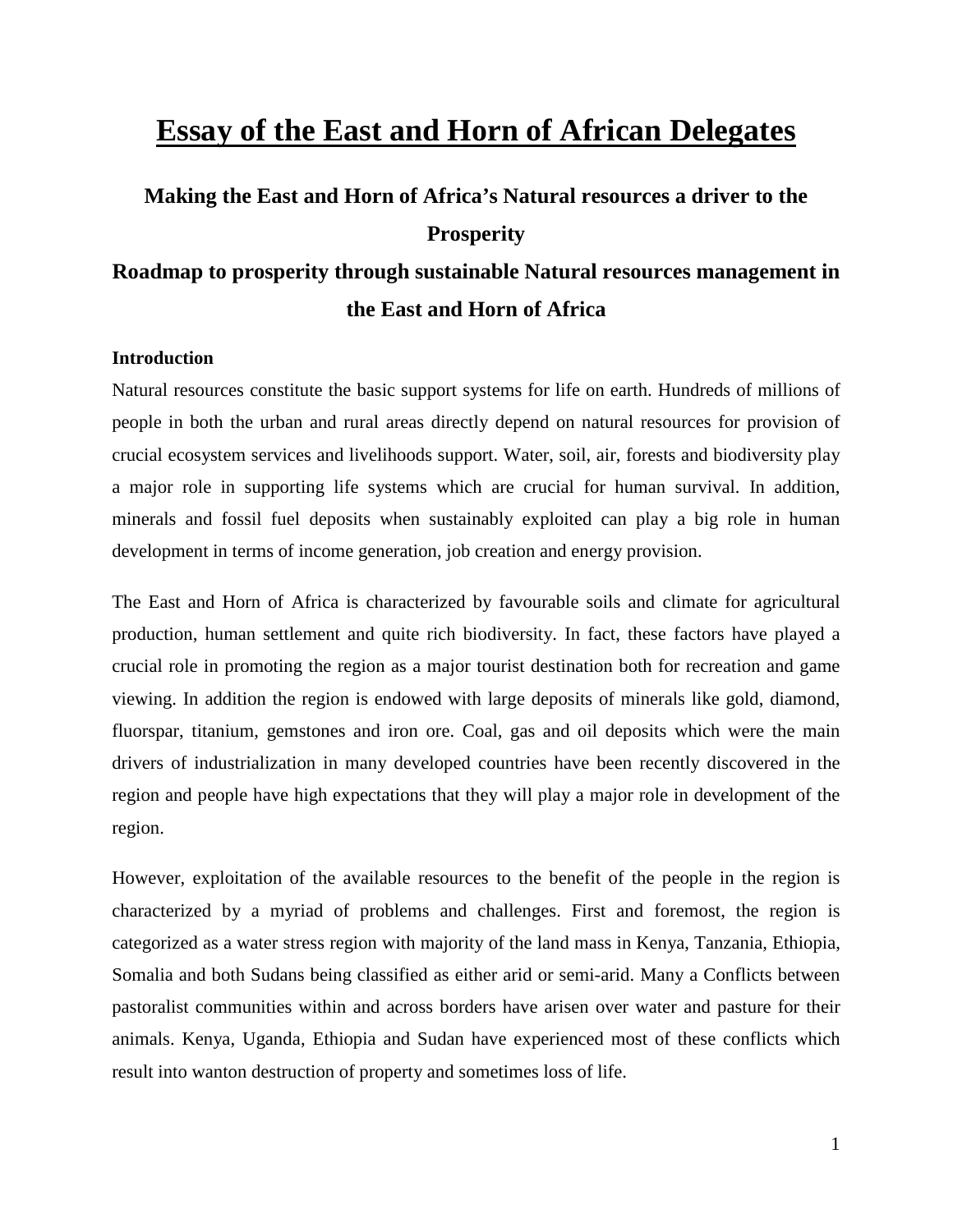Despite the region being a source of major rivers like Nile, Athi, Tana, Omo,Juba ,Ewaso nyiro, Daua and Shebelle . it is still highly dependent on rain-fed agriculture. The unpredictable nature of rainfall in terms of patterns and levels, a problem mostly associated with climate change, has negatively affected the region's food security. Many a times, the region has relied on food aid from the rest of the world when there is drought. Overreliance on traditional subsistence farming methods which leads to land degradation and under-production only exacerbates food insecurity in the region.

Although the region is endowed with mineral deposits, lack of technology and capital has left some of these resources largely unexploited, while in some cases the governments make mining concessions with sometimes unscrupulous entities which give minimal or no benefits to the locals. The aftermath is animosity and conflict between the locals, the governments and the mining companies which in many cases leads to war, destruction of property and loss of lives and livelihoods.

Fossil fuels deposits have in the near past been discovered in the region and their exploration is still ongoing. Coal has been discovered in Kenya, natural gas in Tanzania, and oil in Kenya, Uganda and both Sudan and South Sudan. However, the region having had no past experience in this field and given the "oil curse" that has stricken many African countries, the residents have a keen eye trailed on their respective governments to see how they will handle mining of these resources to avoid the pitfalls that others have fallen into.

Finally, forests in the region have always played a significant role as the source of biomass energy in the region, source of food for the hunting and gathering communities and a habitat for the unique flora and fauna identified with this region. However, the forests are currently being over-exploited for timber and charcoal production while land use change for agriculture and development purposes has seen the proportion of forests in many countries in the region fall to below the 10% recommended by FAO. These changes have not only hampered the access to the services provided by the forests but have also contributed globally to the phenomenon of global warming and climate change.

#### **Our vision, our dream…**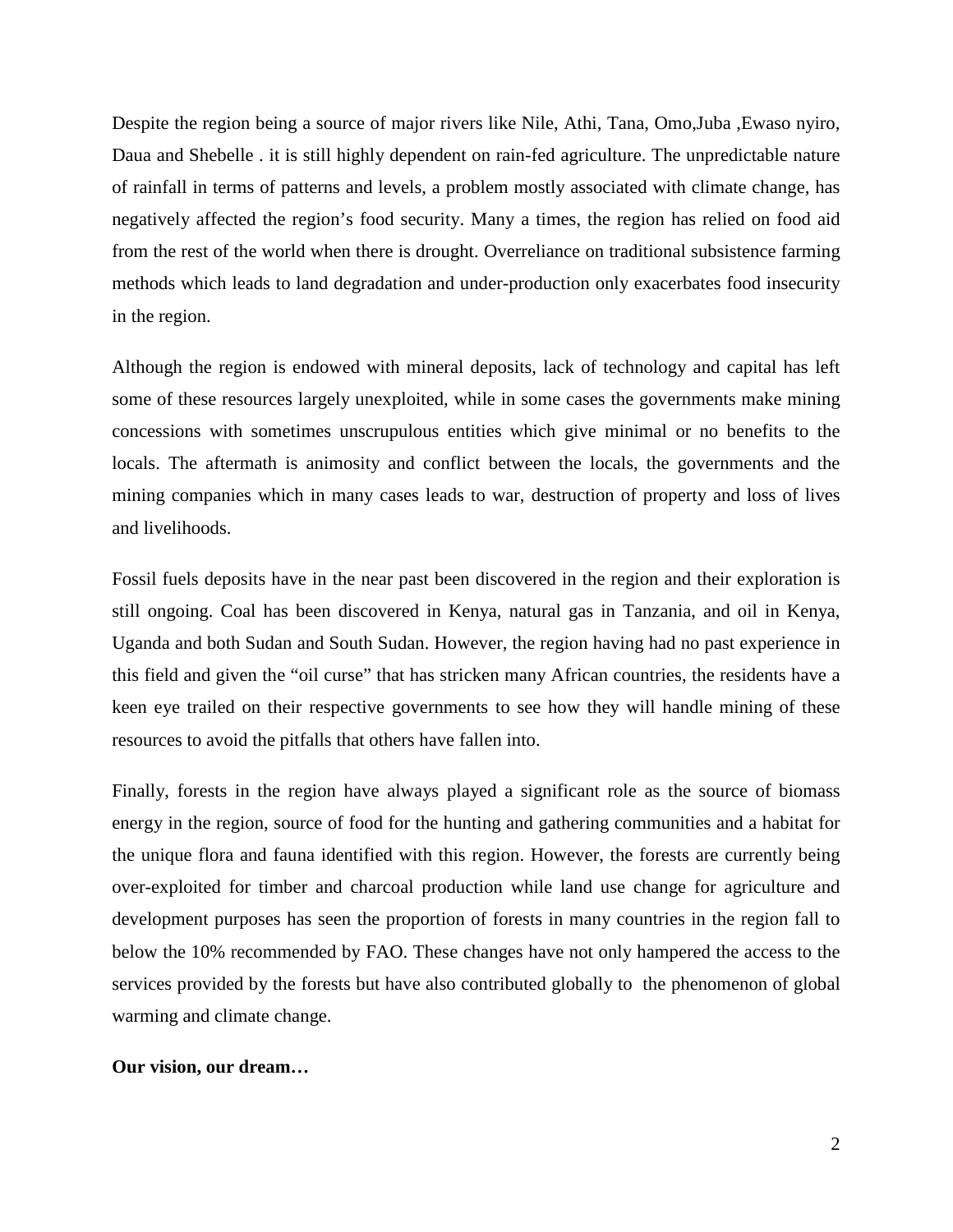Quote: *"The problems of the world cannot possibly be solved by skeptics or cynics whose horizons are limited by the obvious realities. We need men who can dream of things that never were."* ― John Keats

Motivated by the visionary words of John Keats, we believe we need to chart a visionary path that the region can adopt to sustainably exploit the natural resources riches endowed unto her. To do this, we realize we need to adopt a holistic approach which recognizes the challenges the region faces, acknowledges the historical events that have taken us where we are, internalizes successful achievements from the region and without and "preach" with hopeful optimism in the region that *"…after all, there is a way to sustainable natural resources exploitation and this is the first step"*. As pointed out earlier, the region has many problems related to natural resources exploitation. However we realize we need to be objective in our endeavor and not merely make piece meal declarations which have for a long time characterized the natural resources discourse in Africa. We thus identify four main areas of concern that need concerted action as explained below:

#### **1. Water and agriculture**

Access to safe drinking water is central to living a life in dignity and upholding human rights. In the East and Horn of Africa region this still remains a pipe dream. Women and children are still spending a lot of time travelling long distance to fetch water, at the expense of school and other activities. The challenge of providing both the urban and rural poor with clean drinking water is proving difficult to surmount by the governments of the different countries in the region.

Water resources conflicts have also dogged the region for a long time especially where pastoralist communities have fought over the right to access to a water source another considers their own. These conflicts are sometimes cross boundary for example between communalities in Ethiopia and Kenya and Kenya and Uganda. In June 2011, the Kenyan based Daily Nation carried a story on the cascading of retaliatory violence between the Kenyan Turkana and Ethiopian Daasanach (also known as Merille) that led to the deaths of at least 4 Ethiopians and 20 Kenyans. The conflict was attributed to the severe droughts that had added stress to a dispute between the two neighboring groups near the lake, along the border between the two nations.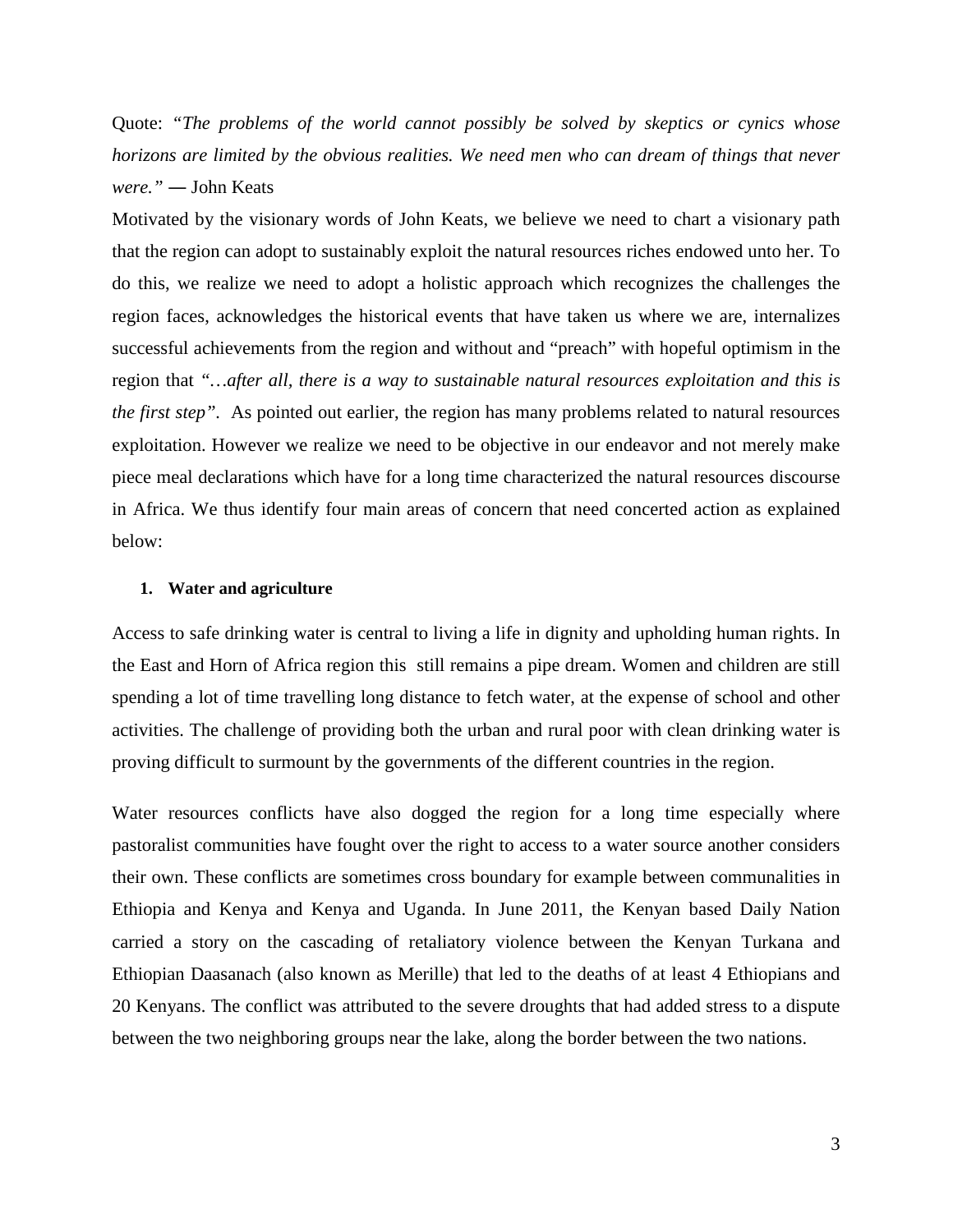We recognize that water availability and quality is tied to the exploitation of other resources such as forests, the main water catchment areas, as well as agricultural land. Rain water harvesting, which naturally would alleviate the water scarcity problem has been made difficult due to air pollution from toxic emissions and use of inorganic fertilizers in most of the farmlands. Some countries like Kenya have by-laws that have placed a ban on rain water harvesting in urban areas due to high level of pollution of the surrounding environment.

In the case of agriculture, the region still practices traditional rain-fed subsistence agriculture which has mostly left the region quite vulnerable when the rains fail in terms of food security. This coupled with the fact that most of the land mass in the region is classified as either arid or semi-arid means that efficiency in land use and return on investment are quite low making farming a risky and unattractive venture. The result is massive land and soil degradation further diminishing the productivity of the land and eventually leading to desertification. Though scanty portions of agricultural land have been put under mostly government initiated or donor funded irrigation schemes, we realize that more efforts need to be made to avail water for agriculture and increase the acreage of land under irrigation.

To increase agricultural productivity, the region has largely relied on the use of inorganic fertilizers which through leaching and washout by surface run-off, end up polluting the underground and surface water sources. Promotion of use of readily available organic fertilizers from animal waste and composting would go a long way in alleviating this problem.

It is our dream that the region will invest more in supply of clean water through adoption of efficient water distribution networks in both the rural and urban areas. We believe there is enough fresh water in this region for each and every citizen's domestic needs either to individual households or community water points but what is lacking is the governments' goodwill to make it happen.

While most areas in the region are water scarce, we cannot fail to notice the destruction arising from floods once the rains come. Damming the flood water and rain water harvesting in water pans and tanks would provide a ready source of water for agriculture and animals during the dry season. Investment in irrigated agriculture using available water bodies would go a long way in addressing the problem of food insecurity in the region. Protection and rehabilitation of water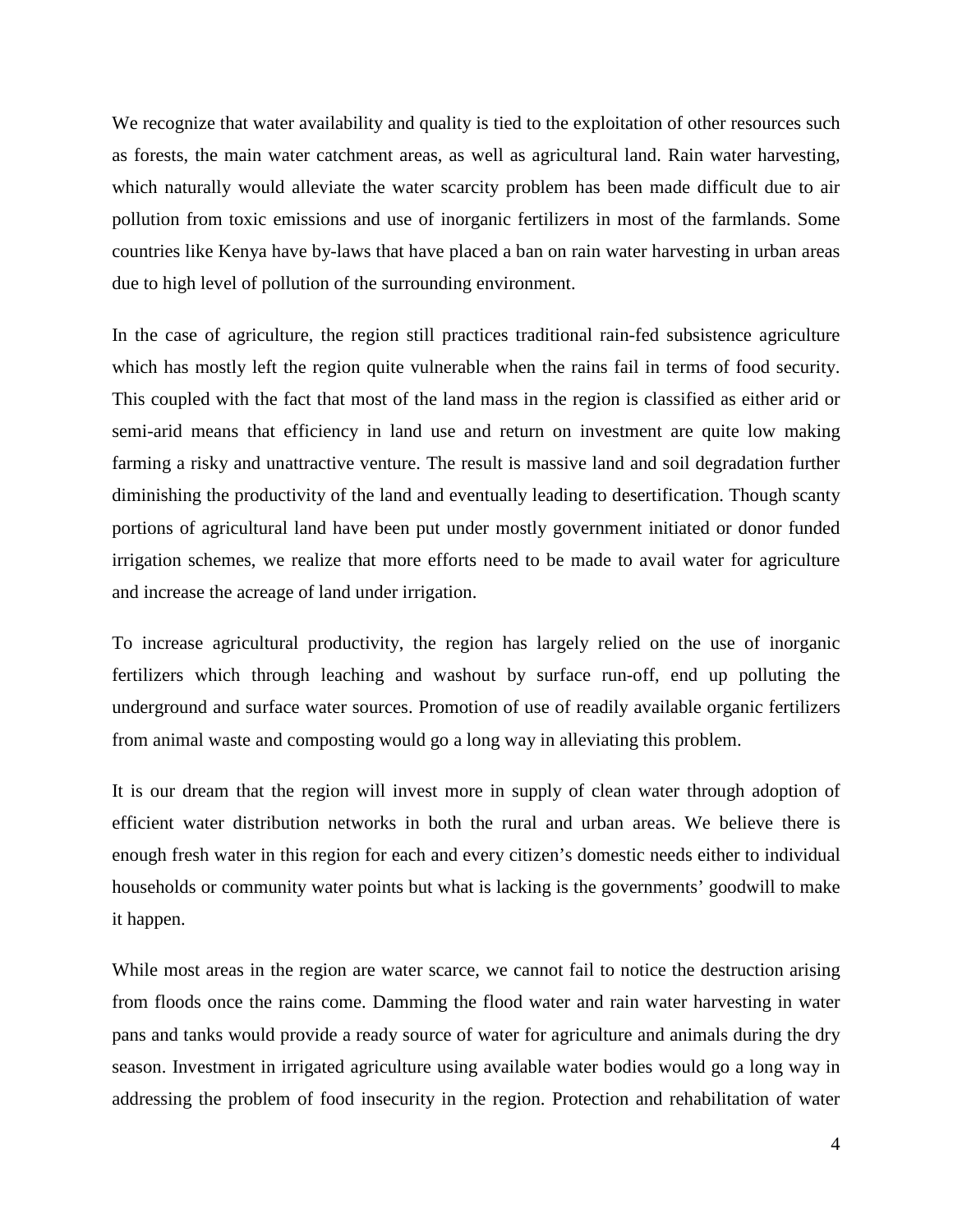catchment areas through tree planting and gazetting them as ecologically sensitive areas where agricultural activities are prohibited will ensure continuous water supply into our water bodies.

The farmers should shift to organic farming which not only will guarantee high yields but is also environmentally friendly and cheap compared to inorganic fertilizers. This shift will also reduce carbon emission associated with the use of fossils in the manufacture and use of inorganic fertilizers and avoid contamination of our surface and ground water sources.

### **2. Conflicts over natural resources**

The late Nobel peace Laureate, Prof. Wangari Maathai on receiving the news of being awarded the Nobel Peace Prize in 2004 said, *"It is evident that many wars are fought over resources which are now becoming increasing. If we conserved our resources better, fighting over them would not then occur…so, protecting the global environment is directly related to securing peace…those of us who understand the complex concept of the environment have the burden to act. We must not tire, we must not give up, and we must persist."*

 In the Horn and East African region, there are many conflicts over natural resources at community, sub-national, national and even regional levels. Many inter-community conflicts arise from inadequate water and pasture for livestock. However, these conflicts have at times taken a cross-border dimension with pastoralist communities in Kenya and Uganda and Kenya and Ethiopia crashing over pasture and water.

Minerals and fossil fuels deposits have been another source of conflict, this time not between communities, but between the mining companies and the local communities. Most of these conflicts arise from lack of or inadequate compensation to the people who are displaced by the mining activities. A good example is the titanium and coal mining in Kenya where the companies have proposed to compensate the affected people with meager financial packages.

Fossil fuels have been a source of conflicts all over Africa, to the extent that oil discovery is seen as a "curse" rather than a blessing. This is not far from the truth in the region with two good examples in Somali and Sudan. It is suspected that most of the conflicts in Somalia are by clan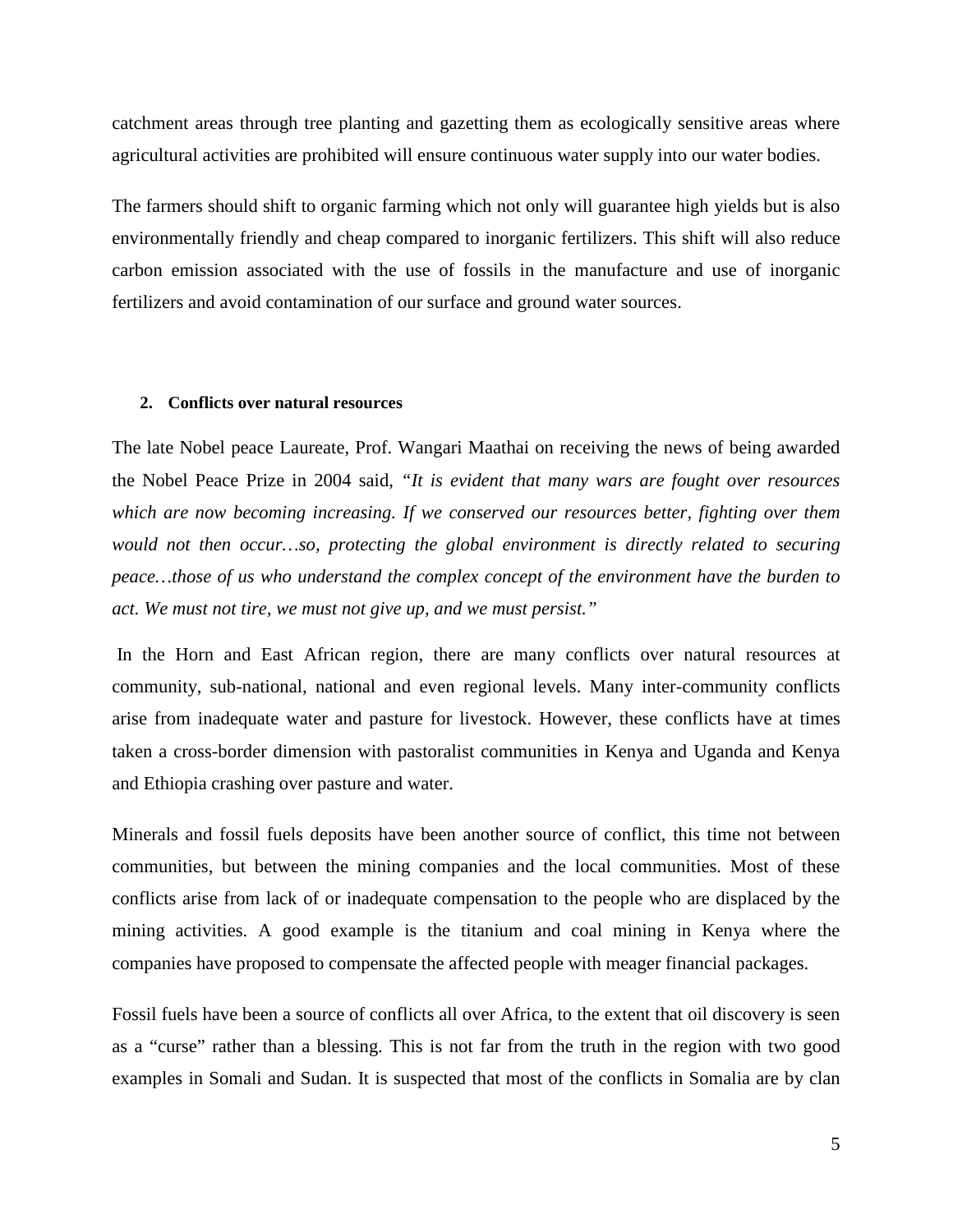lords positioning themselves to benefit from the vast oils resources speculated to be in the country. Lack of an agreement on how to share the oil reserves in Abyei has led to protracted arguments and fighting between the North and South Sudan destabilizing the peace between the two neighboring countries. With recent discoveries of fossil fuels deposits in Kenya, Uganda and Tanzania, people are waiting to see how the respective governments will handle the mining and revenue sharing process to avoid conflicts.

We believe the conflicts between communities due to pasture and water resources can be adequately addressed by addressing the water and agricultural challenges as stated above. However, the conflicts between mining companies that need a proper legal and policy framework to ensure that no citizen is disadvantaged by discovery and mining of any minerals. The affected people should be involved as key stakeholders in forums where decisions are made on relocation, compensation, revenue sharing and rehabilitation of the land after the mining activities. The respective governments should also come up with clear guidelines on how the process of land acquisition and compensation should be handled and set up a affordable legal channels for redress incase some people are dissatisfied.

#### **3. Unsustainable exploitation of forests**

The region is characterized with unsustainable exploitation of forests resources for timber, charcoal and even conversion of forest land to agricultural land. This has pushed the forest cover in the region to below the minimum 10% threshold recommended by FAO. Data from FAO indicates that the annual rate of deforestation in Africa was 0.7 percent between 1990 and 1995, with the highest rates being recorded in the moist western parts of the continent. The data also indicate that the rate of afforestation is far less than that of deforestation.

With biomass (firewood in the rural areas and charcoal in the urban areas) being the predominant energy source in the region, the dry forests arid and semiarid lands are being fast depleted to meet the rising energy needs of the ever growing population. Interestingly, Somali is one of the major charcoal exporters to the Middle East, even though there is little evidence of sustainable production practices. The harsh climatic conditions have hampered natural regeneration of these forests while the governments have done little to intervene in rehabilitation of these fast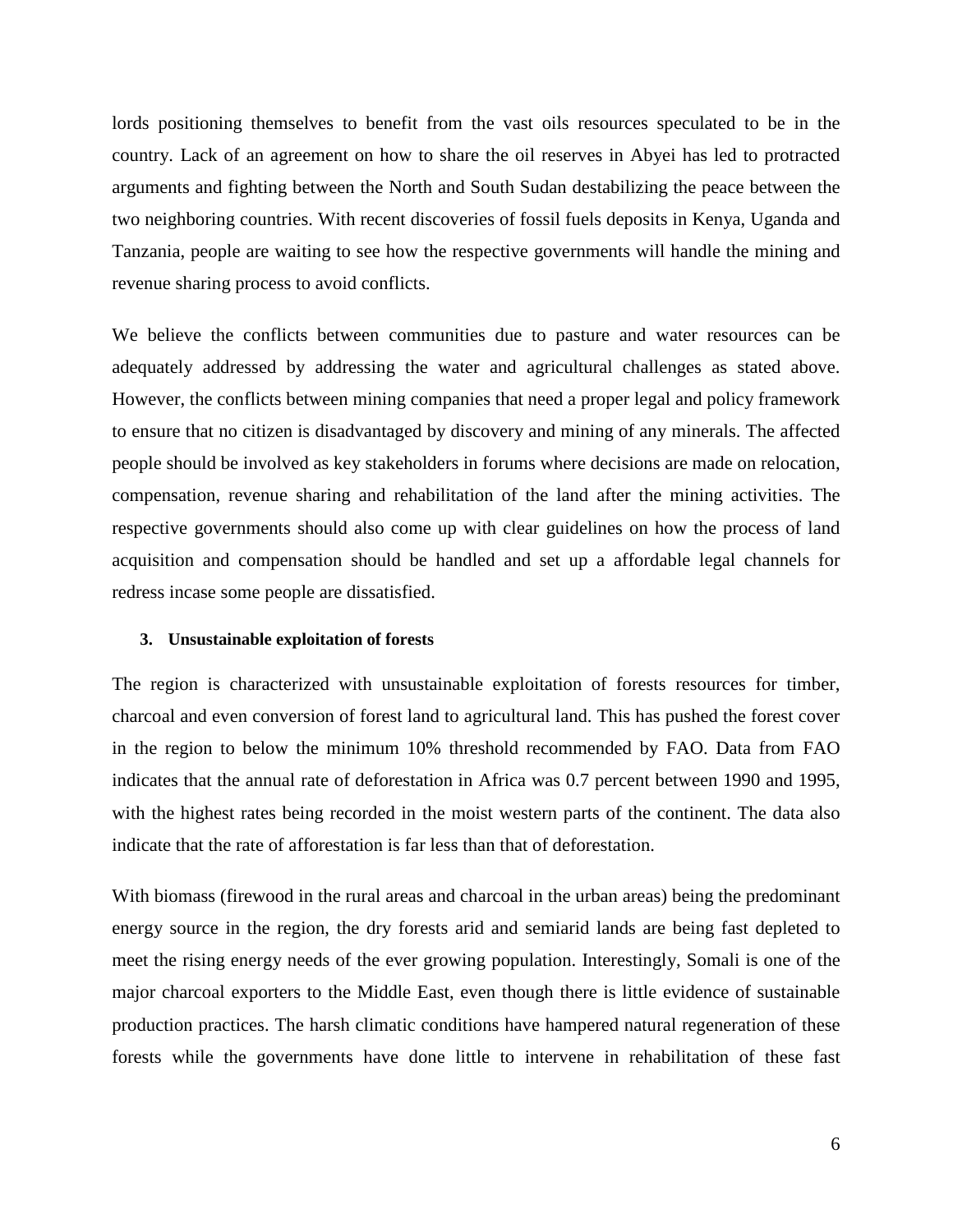degraded forest lands. This has in turn led to massive degradation culminating to desertification in the region.

The fact that these forests are a habitat to the unique flora and fauna associated with this region means that their degradation and deforestation will not only results in desertification and lack of capacity to provide important ecosystem services to the people, but also endanger the existence of these rich biodiversity. This will inadvertently affect the tourism industry which is a major foreign income earner for some of the countries.

To ease the pressure for energy on forests, we dream of a future where major investments will be made in alternative sources of energy like the solar energy, hydropower energy and wind energy which have to date remained relatively untapped. Promotion of agro-forestry to the rural communities to meet their domestic energy and timber needs will help conserve the existing forests. Trade in forest products both at local, regional and international markets will need certification to prove the source and sustainability in the production process.

Forests rehabilitation and new forestation drives spearheaded by the governments and other stakeholders will enable the region to reach the 10% minimum forest threshold. Awareness campaigns on importance of conserving our forests and biodiversity in learning institutions, public forums and mass media will ensure support of the conservation drives by the communities at large.

## **4. Use of fossil fuels**

 The discourse that has dominated the climate change discussions has been that all developed countries are where they are because they used fossil fuels without any constraints to drive forward their industrialization agenda; therefore developing countries cannot be barred from doing the same. However, there is consensus that the biggest cause of global warming is carbon emissions from energy related use of fossil fuels. The contentious issue has therefore been; how can developing countries realize development without trodding the same path followed by others?

While we accept that development of the region cannot be put on the back seat, we dream of a development path less or not reliant on the use of fossil fuels. Investment in clean alternative sources of energy, such as wind energy, solar and hydro through deliberate government effort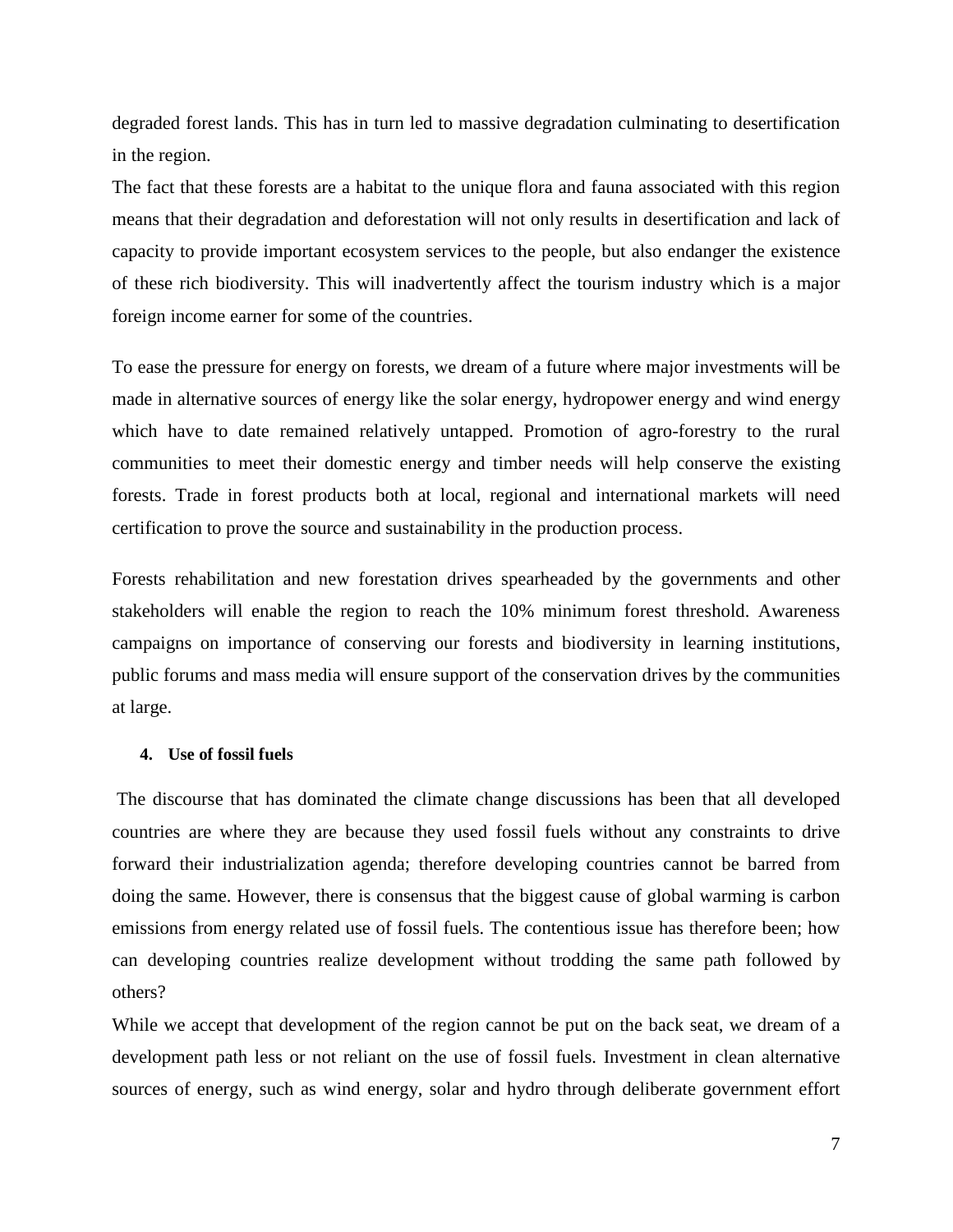should be encouraged. The region should also design an efficient transport system, one that provides minimal or zero environmental pollution. This will include railways and large capacity buses for mass movement of people, goods and services as opposed to small capacity cars and lorries. Moreover, decongesting the urban areas will reduce the ever present traffic jams which have been shown to lead to higher fuel consumption and consequently GHG emission levels.

## **Addendum**

"Sometimes we get through adversity only by imagining what the world might be like if our dreams should ever come true." ― Arthur Golden, *Memoirs of a Geisha*

We have many challenges facing exploitation of our natural resources, some scalable through innovative and technological approaches and other requiring sacrifice and a major paradigm shift. As such, concerted efforts of the residents, leaders, and the international community will be required to make our dream come true.

Pro-activeness among the citizens of the region to address the myriads of challenges they face is the most important thing. However, with the low literacy and environmental awareness levels, this might prove a daunting task. The realization of this dream will therefore largely lie in creating awareness to the people on how they can take to play both the watch-dog and custodian role of their natural resources. Important interventions will range from introduction of environmental education into the school syllabus, engaging the media in educating the masses on their rights to a safe environment and equitable sharing of resources, and engaging the civil society in conducting civic education on the importance of sustainable natural resources exploitation and how to play their role as watch-dogs custodians of the resources.

Traditional knowledge has been used at the local level by communities in Africa as the basis for decision-making pertaining to food security, human and animal health, education, natural resource management, and other vital activities. For example in Ethiopia: Agew people natural resource management system, the Armachiho indigenous society forest resource use, the Fogera plain society water resource use and management are unique indigenous knowledge's. Such indigenous knowledge should be harnessed and promoted to play an active role in sustainable natural resources management since they are already known and acceptable to the people.